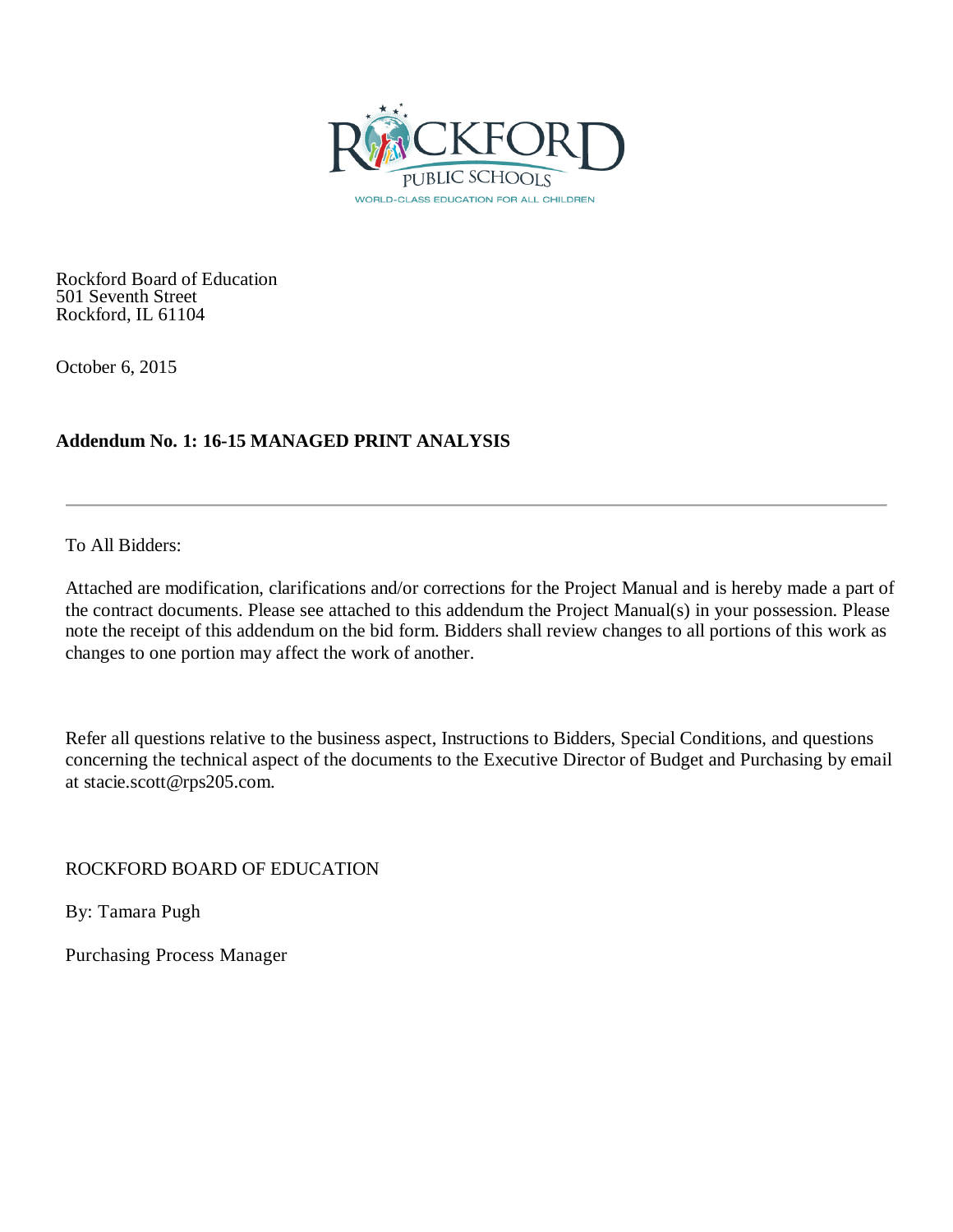### **Rockford Public Schools**

## **ADDENDUM ONE**

#### **ADDENDUM DATE: October 6, 2015**

#### **RE: RFP No. 16-15 Managed Print Services Analysis**

#### **SPECIFICATION CLARIFICATION**

1. RFP No. 16-15 Managed Print Services Analysis is looking for a firm to conduct a comprehensive managed print analysis of each of our buildings, not including classrooms and computer labs. If you are awarded the contract, your company will conduct a walk-through at each of the District's locations and make final recommendations about how to manage and optimize our print services.

This report will be by location, and provide a road map to reduce the number of printing devices and supplies by demonstrating to the District the current print infrastructure state and the recommended print infrastructure along with estimated financial savings. The report must include generic specifications as to the location and type of equipment that will achieve these goals. Equipment specifications must but not limited to include speed of printing, black or color printing capabilities, scanner and fax capabilities, etc. **No brand name equipment recommendations will be allowed in the final report.**

- 2. The District will not be obtaining copiers or multi-function devices via this RFP. The District will issue a separate Invitation to Bid to obtain equipment, maintenance, and leasing services.
- 3. An estimated list of printers are listed on this RFP but the only printers that will be involved in the review will be the printers that are in the main office and other areas outside of classrooms. **The classroom and computer lab printers will remain where they are.**

#### **REQUEST FOR INFORMATION RESPONSES:**

1. How does the District want the new partner to address current leases that extend beyond the estimated project completion date, of summer 2016?

**Response:** This question is irrelevant to this RFP as this is a managed print analysis only. There will be a separate Invitation to Bid solicitation issued that will encompass the equipment, leasing, and maintenance portion.

2. For the meters provided on the estimated printer list, what dates were those meters gathered?

**Response:** This question is irrelevant to this RFP as this is a managed print analysis only. There will be a separate Invitation to Bid solicitation issued that will encompass the equipment, leasing, and maintenance portion.

3. The RFP states that a sample deliverable should be included in the RFP response. Please clarify: